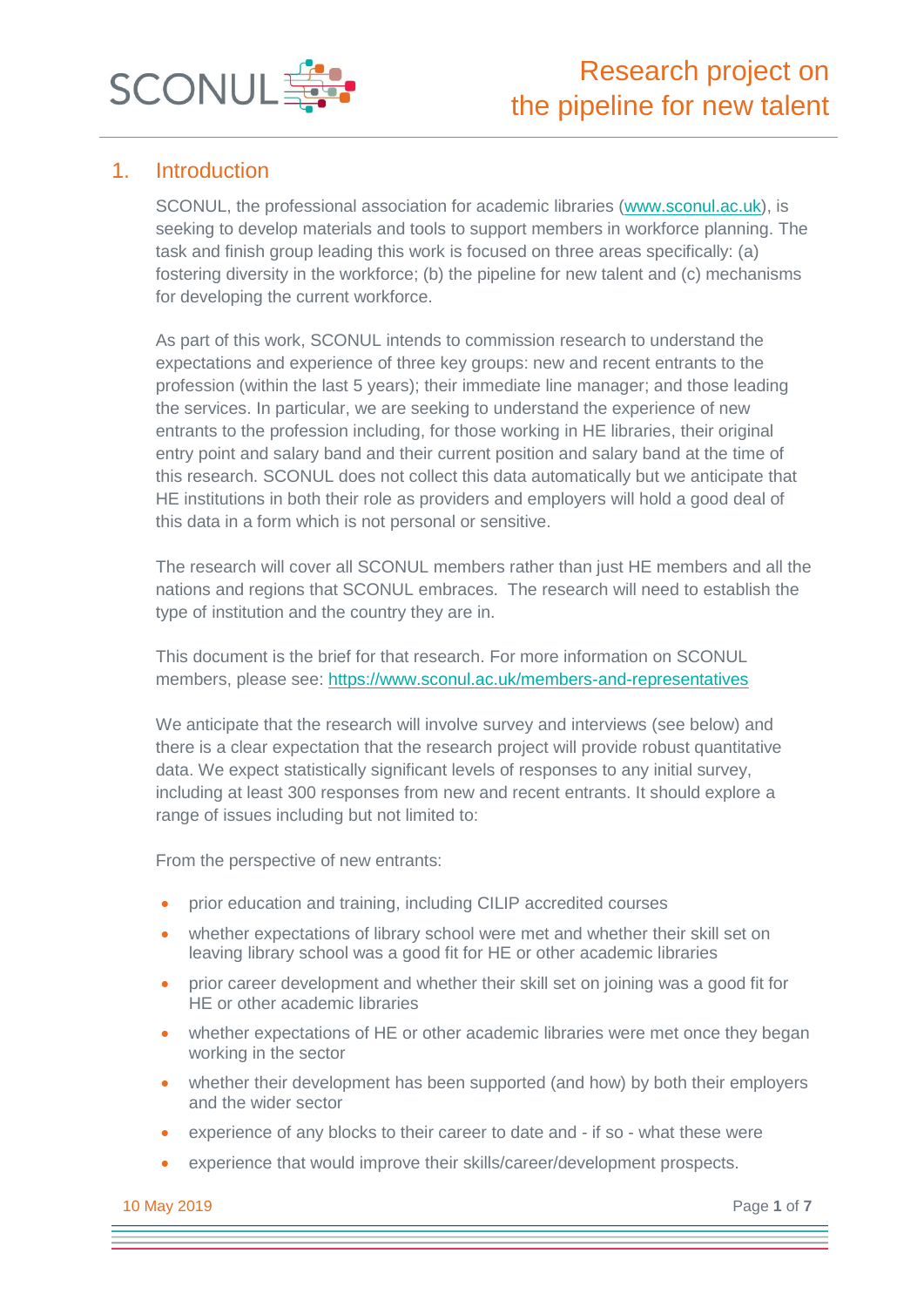

From the perspective of line managers and heads of service

- what were their expectations of recent entrants' knowledge, skills, experience and competencies
- were these expectations met?
- what gaps if any did they perceive in new entrants' knowledge, skills, experience and competencies
- what actions, if any, have been or could be undertaken to address identified gaps?

### 2. Project management

The project will be overseen by the four project contacts identified below. Libby Homer and Caroline Taylor will be the primary contacts and will act as the main liaison and point of contact with the consultant(s) to ensure that the aims and the objectives of the project are met.

Libby Homer (SCONUL Board member), Ronan O'Beirne, Caroline Taylor (Vice-Chair of SCONUL and Chair of the [Workforce Development Task and Finish Group\)](https://www.sconul.ac.uk/page/workforce-development-task-and-finish-group) and Ann Rossiter, Executive Director of SCONUL, will be involved in the key decisions at each stage of the research as set out below.

The project contacts for this piece of work are as follows:

#### **Libby Homer**

University Librarian, Anglia Ruskin University, Bishop Hall Lane, Chelmsford CM1 1SQ **t:** 01245 493131 **e:** [libby.homer@anglia.ac.uk](mailto:libby.homer@anglia.ac.uk)

#### **Ronan O'Beirne**

Head of Information Technology and Library Services - University Librarian, Mountbatten Library, Solent University, East Park Terrace, Southampton SO14 0YN **t:** 023 8201 3342 **e:** [ronan.obeirne@solent.ac.uk](mailto:ronan.obeirne@solent.ac.uk)

#### **Caroline Taylor**

University Librarian, Division of Library, Learning and Information Services, University of Leicester, University Road, Leicester, LE1 7RH **t:** 0116 252 2034; **e:** [caroline.taylor@leicester.ac.uk](mailto:caroline.taylor@leicester.ac.uk) 

#### **Ann Rossiter**

Executive Director, SCONUL, 94 Euston Street, London, NW1 2HA **t:** 020 7387 0317; **e:** [ann.rossiter@sconul.ac.uk.](mailto:ann.rossiter@sconul.ac.uk)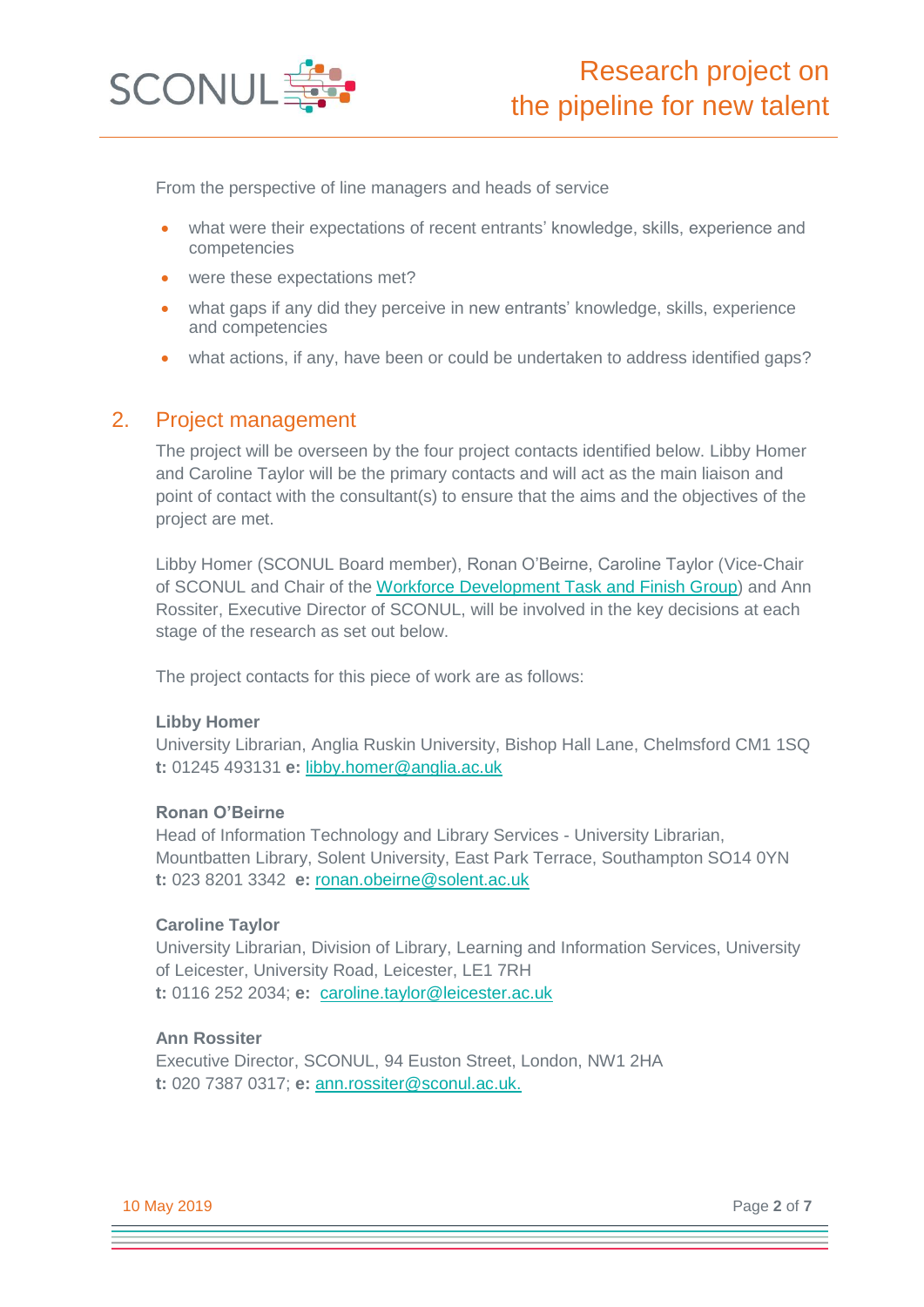

## 3. Research brief

SCONUL is seeking to commission research to understand the expectations and experience of three key groups:

- new and recent entrants to the profession (within the last five years)
- their immediate line manager
- those leading the services

The consultancy will entail:

- identification of new and recent entrants to the profession (and their line managers, service heads) working in SCONUL libraries who wish to participate in the research
- development, conduct and analysis of a survey of new and recent entrants (and their line managers, service heads)
- development, conduct and analysis of approximately 10 12 in-depth interviews
- analysis of sector demographics and destinations of participants (e.g., over the past 5 years and, more specifically, for those working in HE or other academic libraries their entry point and their current position and grade (see above)).

# 4. Identification of new entrants to the profession (and their line managers, service heads) working in SCONUL libraries

The specific approach proposed for this element of the work must be agreed with SCONUL before it proceeds. Participants must be reassured that their responses will be anonymised. Access to relevant SCONUL lists will be made available, however, the supplier should develop their own approach to this appreciating that there will be limited support from the SCONUL Executive or project leads.

The output for this phase will be a list of potentially contactable new entrants to the profession (and their line managers, service heads) working in SCONUL libraries who are prepared to be involved in the research.

# 5. Initial survey

It would be appropriate for the consultant to focus on developing an initial survey. The findings from the survey should then be written up and key themes identified, which in turn will inform the development of a pro-forma to inform a set of approximately 10–20 in-depth interviews. These interviews might focus on a particular subgroup, or look in detail at a set of model institutions in order to gain insights into expectations and experiences of the various identified stakeholder groups in SCONUL libraries.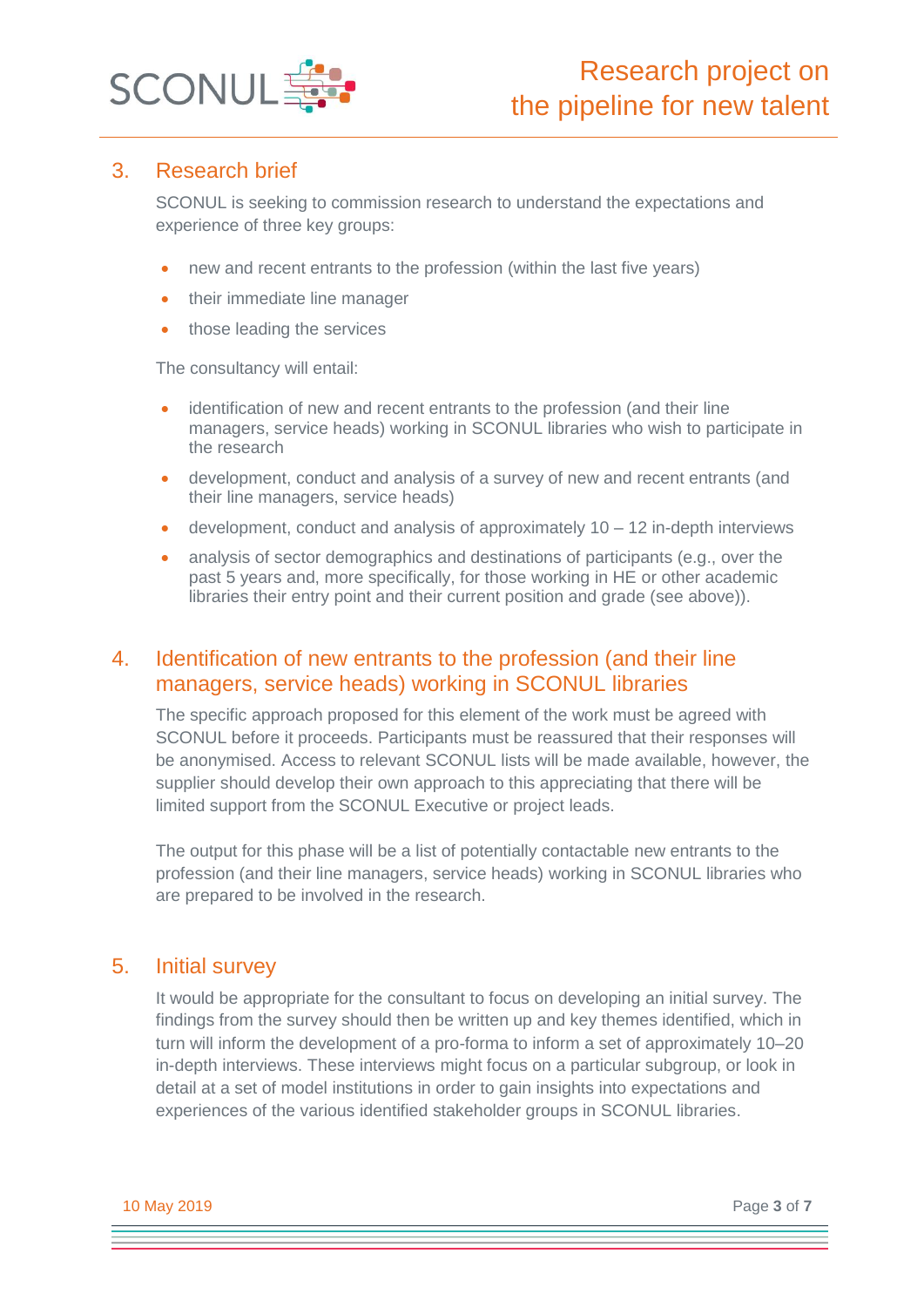

Please note: we expect that a proportion of the responses will be from those who have left the profession. Bidders should make clear in their proposed methodology how they propose to address this point specifically.

# 6. One-to-one interviews and analysis

It is envisioned that there will be between a minimum of 10 to a maximum of 20 interviews conducted.

Interviews will be conducted by the consultant and are expected to take place in person, by phone, skype or equivalent. The informed consent of participants will be required within the ethical framework agreed for the project. The mechanism(s) for interview data capture should be proposed by the consultant.

The output should comprise of a) anonymised raw interview data and b) themed analysis arising from interviews and, c) a comparative analysis of demographic data.

The anonymised raw data collected is for the purposes as outlined in this document; SCONUL retains the right to hold the data beyond the life of the project and potentially reuse it for other projects afterwards.

### 7. Project outputs

The anticipated deliverables are:

- design and delivery of a survey of identified stakeholders within an appropriate ethical framework and identification of key themes that emerge
- analysis of key themes emerging from survey
- development of an interview pro-forma and administration of the arrangements for the interviews within an appropriate ethical framework, including shaping and administering permissions for use of data
- collation of survey and interview(s) findings in an agreed format, e.g. a written report
- report of emerging themes and demographic of interviewees anonymised raw data from interviews
- findings enable evaluation of the benefits of CILIP chartership; library school training and other routes into the profession
- findings enable assessment of the implications for the development of level 7 apprenticeships.

10 May 2019 Page **4** of **7**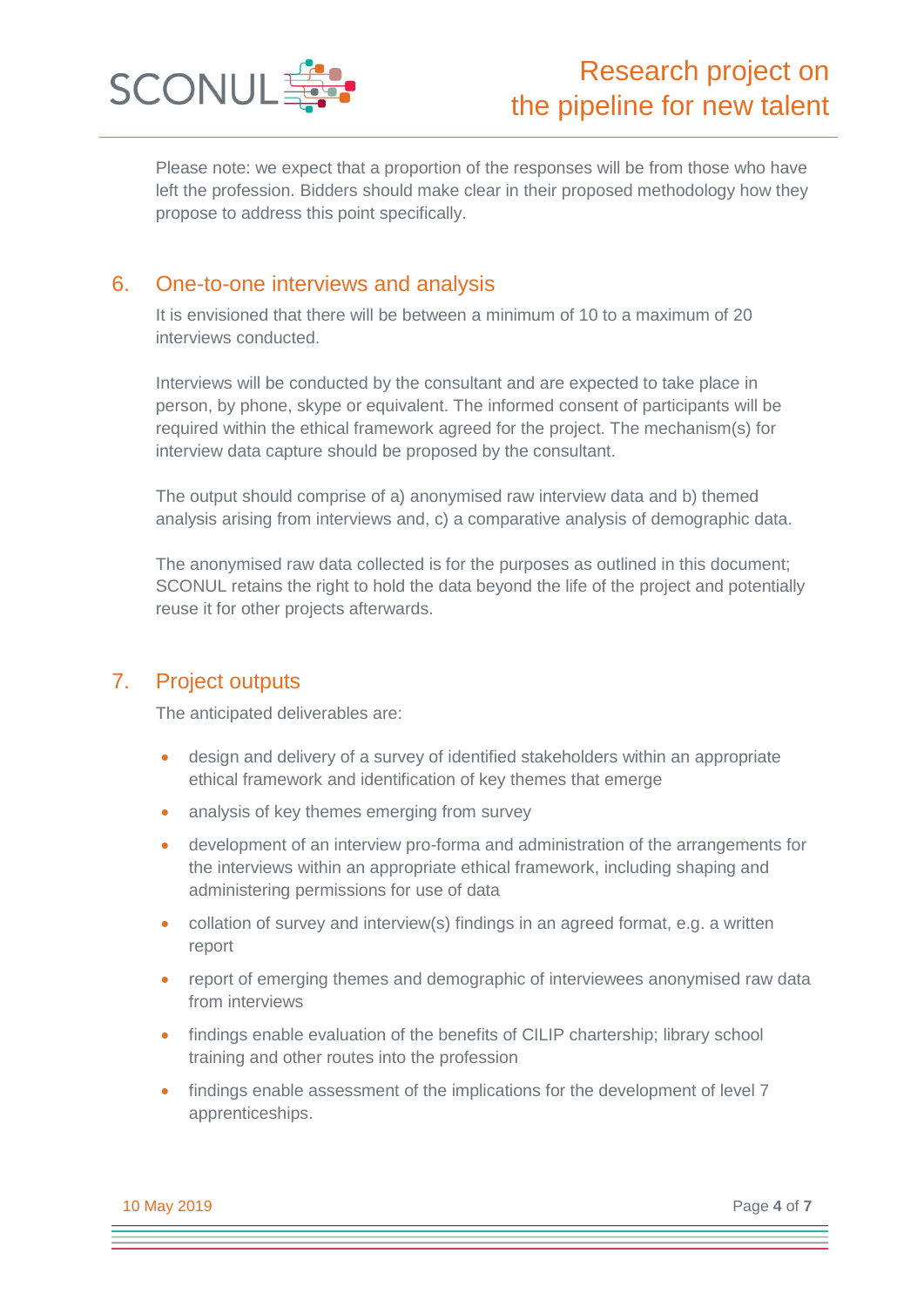

The project leads identified above will provide a resource for the consultant throughout the project and will agree critical milestones and outputs, including the following:

- ethical framework for the research
- design of the focus group
- interview pro-forma
- format for collation of findings
- report on emerging themes.

#### 8. Project timescales

| Project brief advertised                      | 13 May 2019             |
|-----------------------------------------------|-------------------------|
| Deadline for receipt of completed submissions | Noon on 12<br>June 2019 |
| Shortlisting                                  | June 2019               |
| <b>Interviews</b>                             | <b>July 2019</b>        |
| Award of consultancy                          | <b>July 2019</b>        |
| Work to commence                              | August 2019             |
| Project deliverables fully completed by       | December 2019           |

### 9. Project costs

Consultants are asked to provide a fixed price cost for this consultancy as part of their response to the project brief and to provide an estimate of expected expenses. Where feasible, interviews and meetings with the project leads are undertaken virtually.

# 10. How to respond to this brief

- Consultants are expected to provide a proposal for the completion of the project within the defined timescales noted above, including a fully costed project plan. As part of your responses, please;
	- o address the proposed methodology, including any intention to depart from the outline set out above

10 May 2019 Page **5** of **7**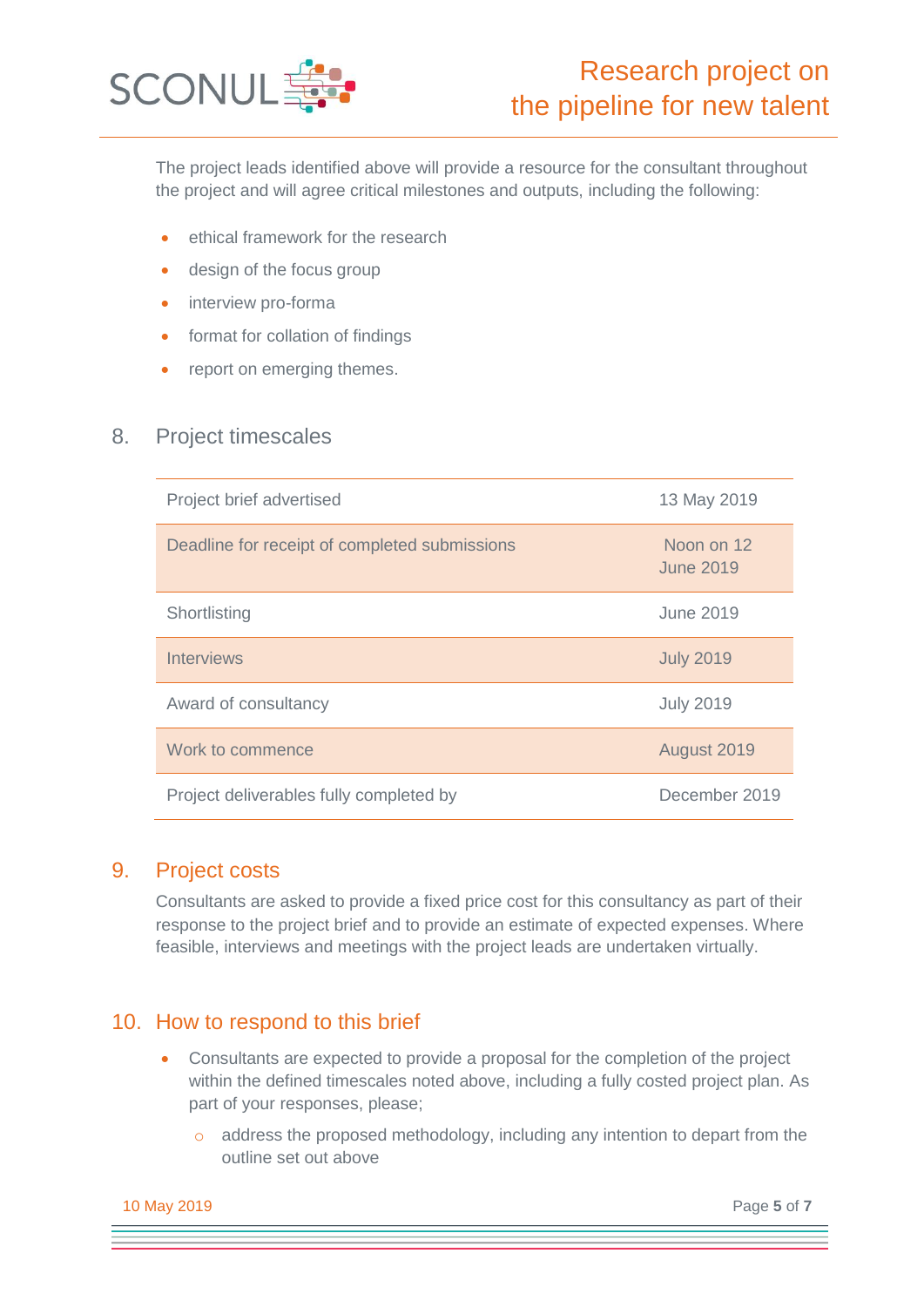

- identify any risks you anticipate to the success of the project
- o provide evidence of experience with quantitative and qualitative interview and survey design methodology and the management and analysis of interview data
- o set out your experience and knowledge of ethical frameworks associated with personal data capture
- o provide evidence of experience of recruiting and working with diverse groups of respondents
- o provide the CVs of all those who will be working on the project along with a statement of the role they would fulfil
- o provide confirmation of your ability to complete the work to the proposed timescale
- o provide a breakdown of costs including expected external and travel expenses
- Selection will be based on an evaluation against the criteria above and the response to the brief, taking account of the cost effectiveness of the proposed approach
- A phone or skype interview will be scheduled to discuss the supporting statement and the approach proposed by shortlisted consultants**.**

### 11. About SCONUL

SCONUL represents all university libraries in the UK and Ireland, irrespective of mission group, as well as national libraries and many of the UK's colleges of higher education

SCONUL promotes awareness of the role of academic libraries in supporting research excellence and student achievement and employability, and represents their views and interests to government, regulators and other stakeholders. It helps academic libraries collaborate to deliver services efficiently, including through shared services, and to share knowledge and best practice. If you would like to know more about our programmes, and how we work, you can read our welcome document here.

SCONUL members are the academic libraries themselves, with the heads of library service making up the Executive Board which is responsible for governance and for setting the strategy for the organisation. SCONUL also has a number of groups supporting the strategy and ensuring that the academic library community is informed about, and engaged with, the major issues and challenges facing the library sector.

One of these groups is the Workforce Development Task and Finish Group, chaired by SCONUL Chair, Caroline Taylor, University Librarian at the University of Leicester.

10 May 2019 Page **6** of **7**